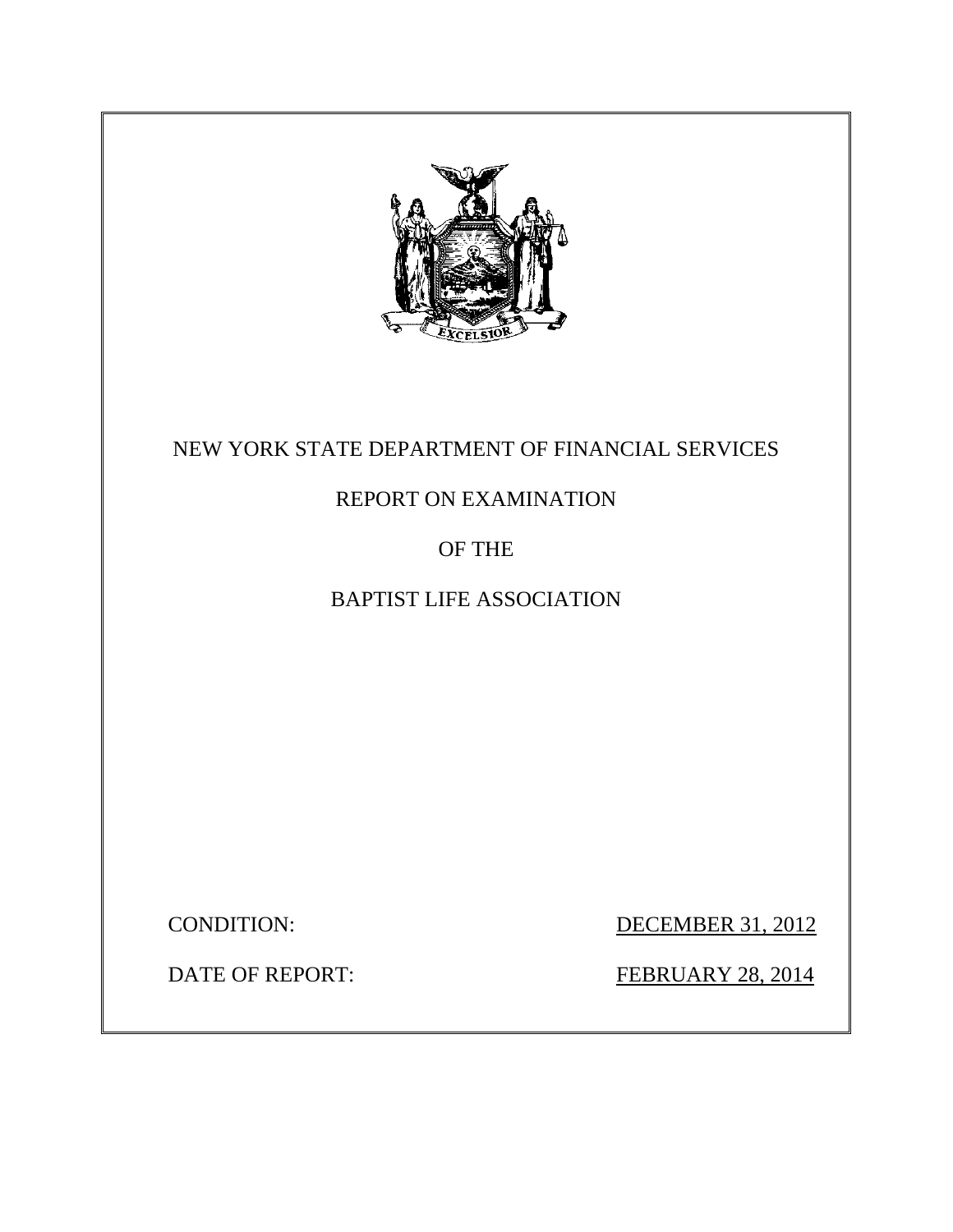## NEW YORK STATE DEPARTMENT OF FINANCIAL SERVICES

## REPORT ON EXAMINATION

## OF THE

### BAPTIST LIFE ASSOCIATION

## AS OF

## DECEMBER 31, 2012

DATE OF REPORT:

DECEMBER 31, 2012

EXAMINER: STANLEY CHAN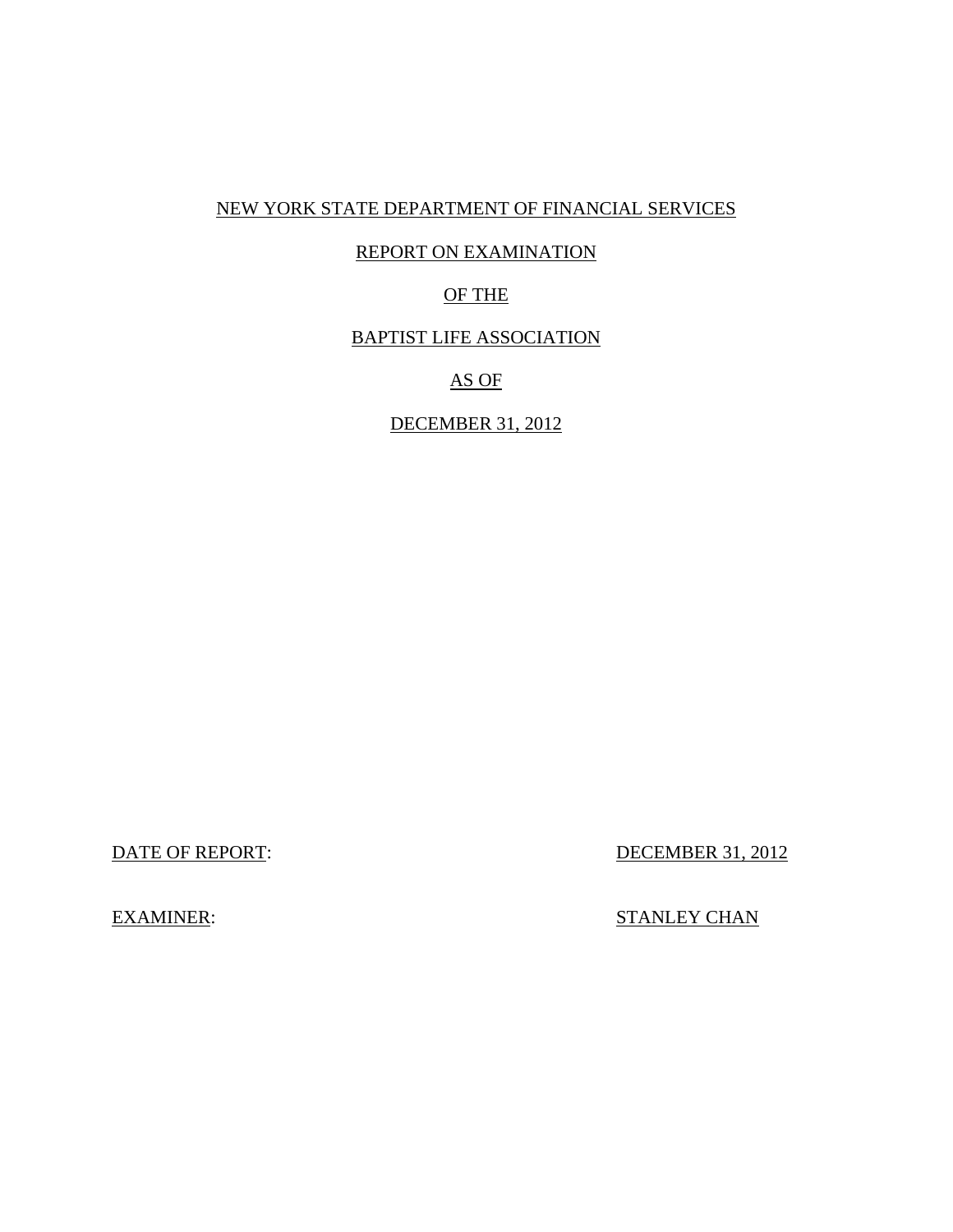## TABLE OF CONTENTS

| <b>ITEM</b> |                                      | PAGE NO.       |
|-------------|--------------------------------------|----------------|
| 1.          | Executive summary                    | $\overline{2}$ |
| 2.          | Scope of examination                 | 3              |
| 3.          | Description of Association           | 5              |
|             | A. History                           | 5              |
|             | <b>B.</b> Subsidiaries               | 5              |
|             | C. Service agreements                | 5              |
|             | D. Management                        | 5              |
| 4.          | Territory and plan of operations     | 7              |
|             | A. Statutory and special deposits    | 7              |
|             | <b>B.</b> Direct operations          | 7              |
|             | C. Reinsurance                       | 8              |
| 5.          | Significant operating results        | 9              |
| 6.          | <b>Financial statements</b>          | 11             |
|             | A. Independent accountants           | 11             |
|             | <b>B.</b> Net admitted assets        | 11             |
|             | C. Liabilities and surplus           | 13             |
|             | D. Condensed summary of operations   | 14             |
|             | E. Surplus account                   | 14             |
|             | F. Reserves                          | 15             |
| 7.          | Market conduct activities            | 16             |
|             | A. Advertising and sales activities  | 16             |
|             | B. Underwriting and policy forms     | 16             |
|             | C. Treatment of policyholders        | 16             |
| 8.          | Prior report summary and conclusions | 17             |
| 9.          | Summary and conclusions              | 18             |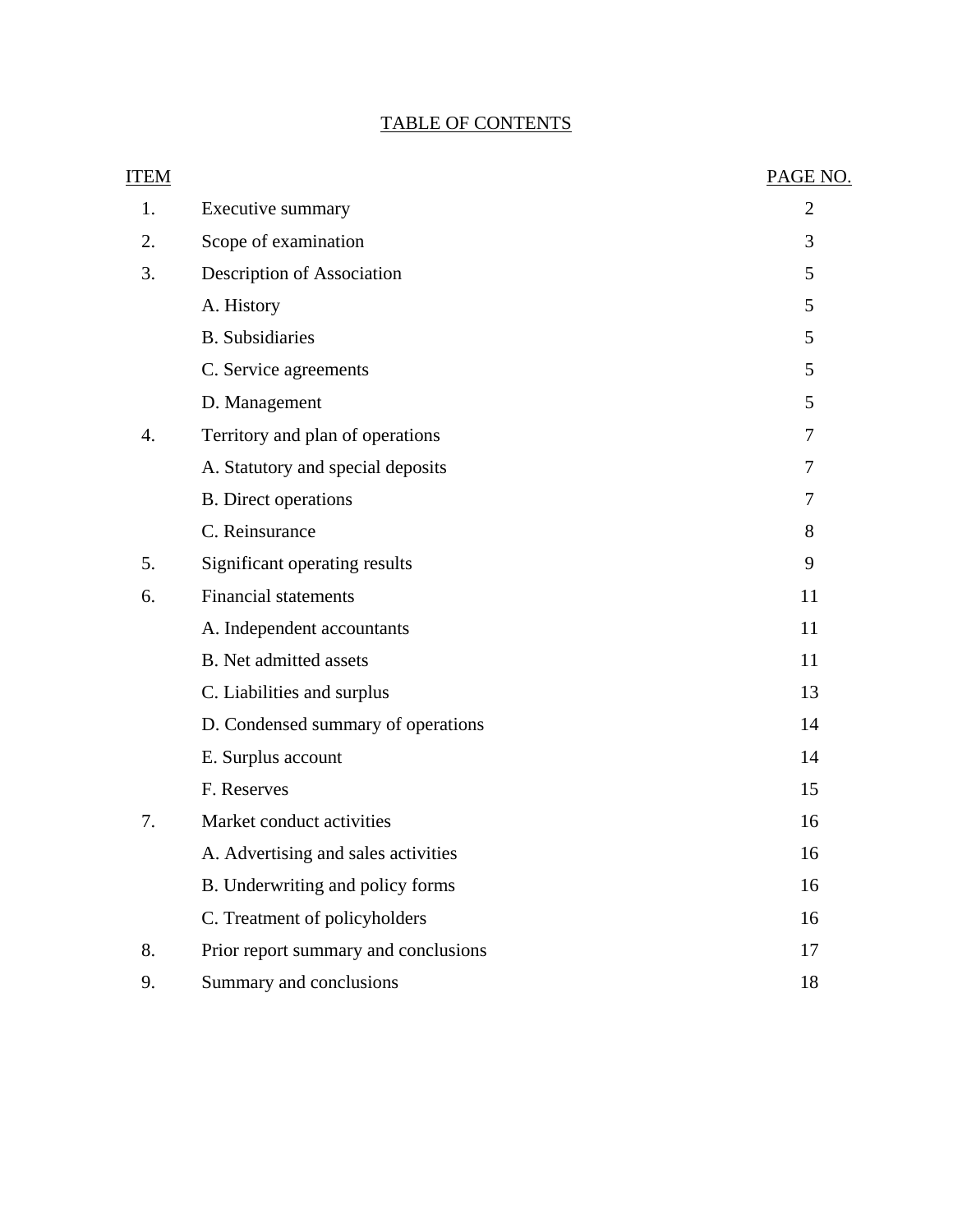

NEW YORK STATE **DEPARTMENT**<br>DEPARTMENT<sub>of</sub><br>FINANCIAL SERVICES

Andrew M. Cuomo **Benjamin M. Lawsky** Governor Superintendent Superintendent Superintendent Superintendent Superintendent Superintendent Superintendent Superintendent Superintendent Superintendent Superintendent Superintendent Superintendent Superintendent Sup

April 9, 2014

Honorable Benjamin M. Lawsky Superintendent of Financial Services New York, New York 10004

Sir:

In accordance with instructions contained in Appointment No. 30968, dated September 3, 2013 and annexed hereto, an examination has been made into the condition and affairs of Baptist Life Association, hereinafter referred to as "the Association," at its home office located at 8555 Main Street, Buffalo, New York, 14221.

Wherever "Department" appears in this report, it refers to the New York State Department of Financial Services.

The report indicating the results of this examination is respectfully submitted.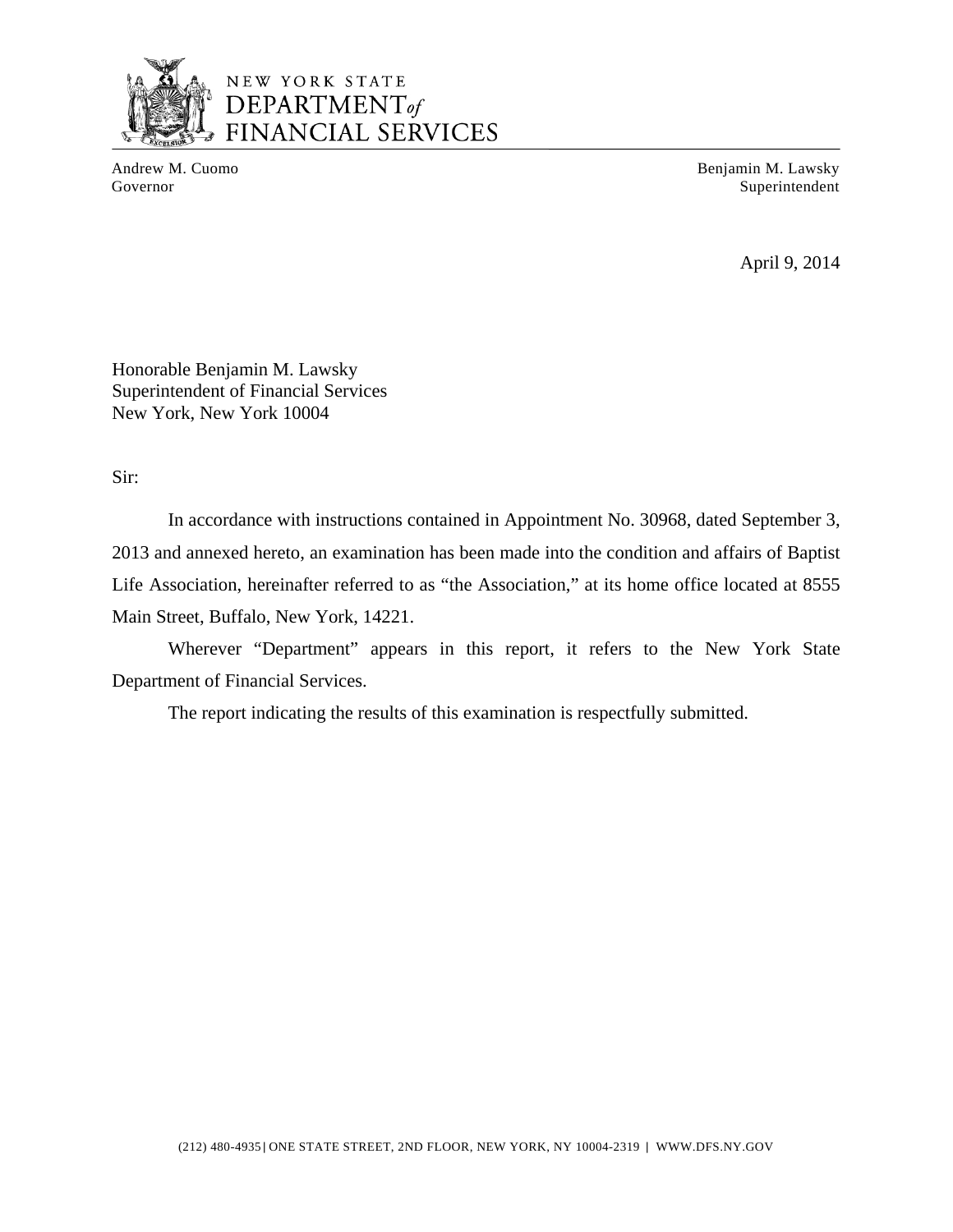#### 1. EXECUTIVE SUMMARY

<span id="page-4-0"></span>The material violation and comments contained in this report are summarized below.

- The Association has voluntarily stopped the sale of its annuity and single premium universal life products. These actions were implemented as of September 1, 2010. Subsequently, in June 2012, the Association informed the Department that it has suspended sales of all insurance and annuity products and that the only certificates being issued, are those required to meet the obligations of certificates already in force, such as term conversion and guaranteed insurability rider options. The Association indicated that it will consult with the Department before re-establishing sales activities. (See item 4B of this Report)
- The Association violated Section 1302(b) of the New York Insurance Law by including a doubtful receivable in the amount of \$157,030 as an admitted asset. The examiner recommends that the Association write-off the entire receivable due from its affiliate KQF and refrain from accruing receivables from any affiliate when the affiliate cannot generate income to cover its expenses. (See Section 6B of this Report)
- The Department conducted a review of reserves as of December 31, 2012. During this reserve review, the Department found that greater conservatism is needed in the assumptions and methodology used for asset adequacy analysis. The greater conservatism is needed to be consistent with the Department's industry guidance relating to Regulation No. 126. In light of these ongoing adequacy concerns, certificates of reserve valuation for December 31, 2012 and prior years will continue to be held in abeyance until the Department is able to find sufficient conservatism has been incorporated into asset adequacy analysis. The Department will continue to monitor the Association's reserves and work with the Association to help ensure that its reserves will be sufficient to meet anticipated policyholder obligations and related expenses. A similar comment appeared in the prior report on examination. (See Section 6F of this Report)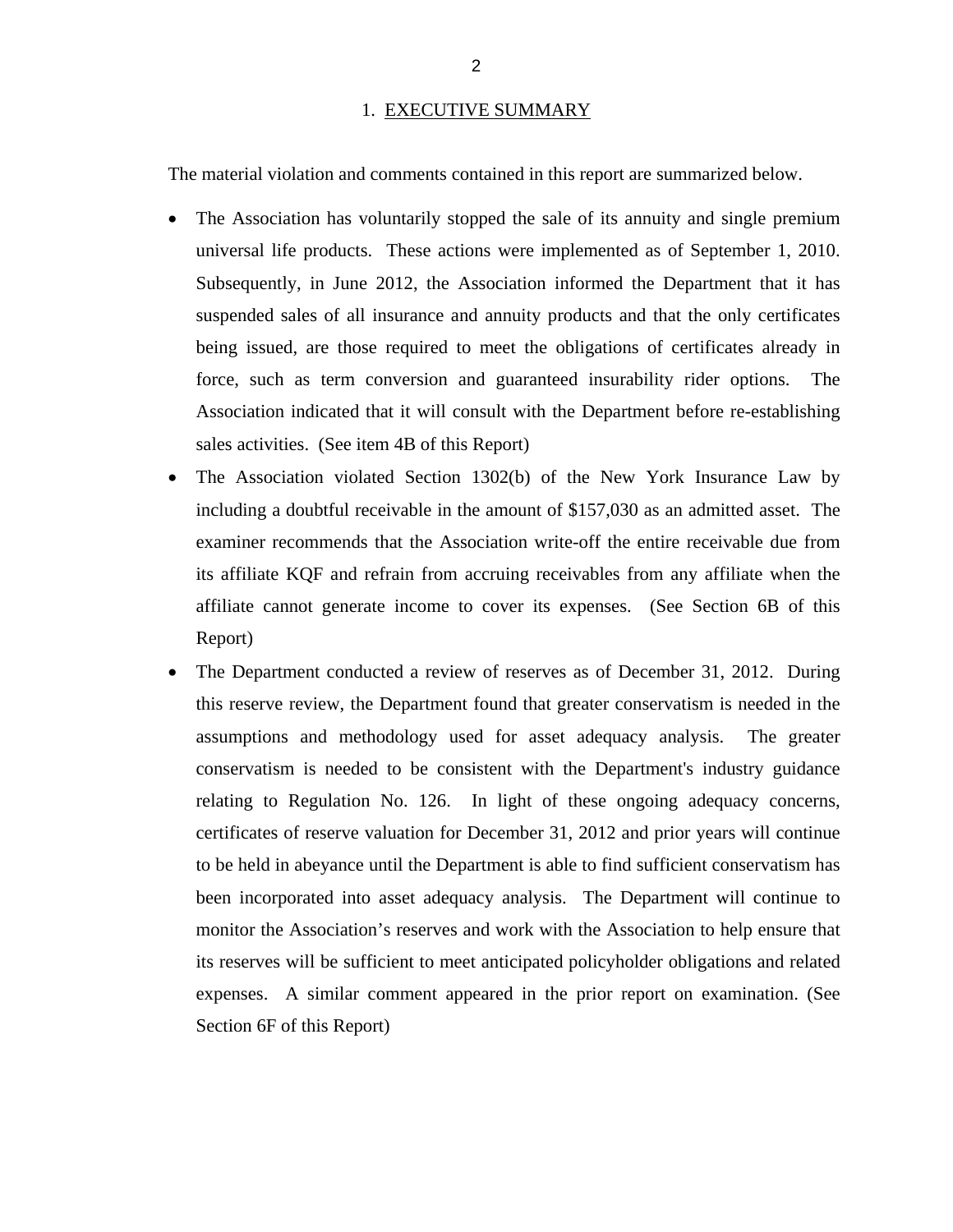#### 2. SCOPE OF EXAMINATION

<span id="page-5-0"></span>The examination of the Association was a full scope examination as defined in the *NAIC Financial Condition Examiners Handbook, 2013 Edition* (the "Handbook"). The examination covers the three-year period from January 1, 2010 through December 31, 2012. The examination was conducted observing the guidelines and procedures in the Handbook and, where deemed appropriate by the examiner, transactions occurring subsequent to December 31, 2012 but prior to the date of this report (i.e., the completion date of the examination) were also reviewed.

In the course of the examination, a review was also made of the manner in which the Association conducts its business and fulfills its contractual obligations to policyholders and claimants. The results of this review are contained in item 7 of this report.

The examination was conducted on a risk focused basis in accordance with the provisions of the Handbook published by the National Association of Insurance Commissioners ("NAIC"). The Handbook guidance provides for the establishment of an examination plan based on the examiner's assessment of risk in the insurer's operations and utilizing that evaluation in formulating the nature and extent of the examination. The examiner planned and performed the examination to evaluate the current financial condition as well as identify prospective risks that may threaten the future solvency of the insurer. The examiner identified key processes, assessed the risks within those processes and evaluated the internal control systems and procedures used to mitigate those risks. The examination also included assessing the principles used and significant estimates made by management, evaluating the overall financial statement presentation, and determining management's compliance with New York statutes and Department guidelines, Statutory Accounting Principles as adopted by the Department, and annual statement instructions.

Information about the Association's organizational structure, business approach and control environment were utilized to develop the examination approach. The Association's risks and management activities were evaluated incorporating the NAIC's nine branded risk categories. These categories are as follows:

- Pricing/Underwriting
- Reserving
- Operational
- Strategic
- Credit
- Market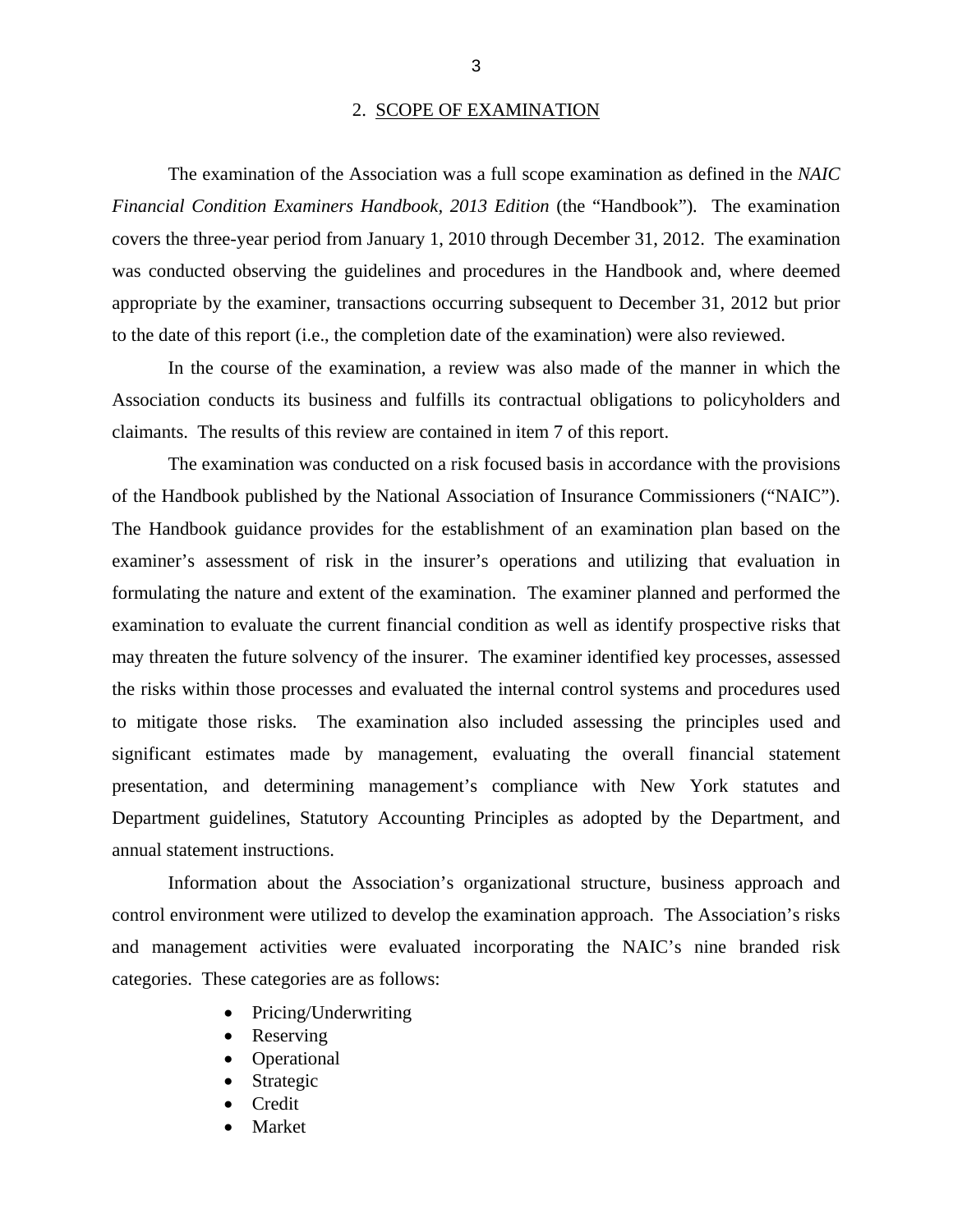- Liquidity
- Legal
- Reputational

The Association was audited annually, for the years 2010 through 2012, by the accounting firm of Amato, Fox and Association, PC. The Association received an unqualified opinion in all years under examination. Certain audit workpapers of the accounting firm were reviewed and relied upon in conjunction with this examination.

The examiner reviewed the corrective actions taken by the Association with respect to the violation, recommendation and comments contained in the prior report on examination. The results of the examiner's review are contained in item 8 of this report.

This report on examination is confined to financial statements and comments on those matters which involve departure from laws, regulations or rules, or which require explanation or description.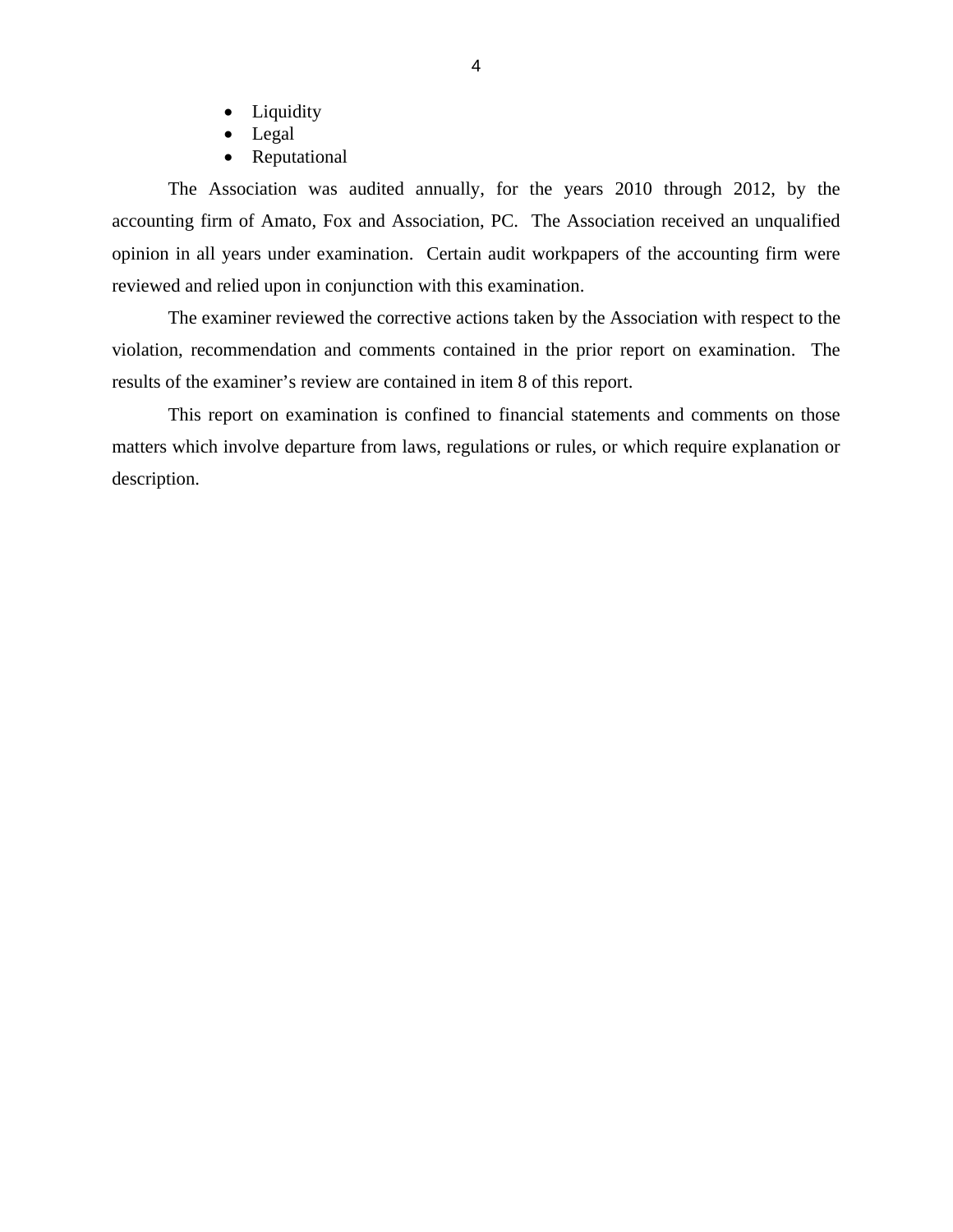#### 3. DESCRIPTION OF ASSOCIATION

#### <span id="page-7-0"></span>A. History

The Association was incorporated under the laws of New York on June 21, 1899, under the name Mutual Benefit Association of the German Baptists of North America. The Association received its final certificate of authority to transact business as a fraternal benefit association on August 22, 1899. The name was changed to German Baptist Life Association in 1911, and to its present name, Baptist Life Association in 1934.

#### B. Subsidiaries

The Association formed a wholly-owned subsidiary on January 4, 2008, Kingdom Quest Financial, Inc. ("KQF"), a life insurance agency licensed by the state of New York. The Association owns 100% of the common stock, a total of 200 shares.

#### C. Service Agreements

The Association did not have any service agreements with affiliates.

#### D. Management

The Quadrennial Convention is the supreme governing body that has exclusive legislative authority. It meets every four years. The Quadrennial Convention consists of elected delegates and directors of the Association. Each local branch is entitled to elect one delegate. The board of directors ('board") is elected by a plurality of delegates at the Quadrennial Convention. The board may fill any vacancies occurring between regular meetings of the Quadrennial Convention for the unexpired term.

Special conventions may be called by the Chairman of the Board, the President of the Association, or by a majority of the board.

On August 15, 2008 the Association amended Article IV, Section 1 of its by-laws reducing the number of directors from 12 to at least nine.

As of December 31, 2009, the board of directors consisted of nine members. Meetings of the board are held at least twice a year.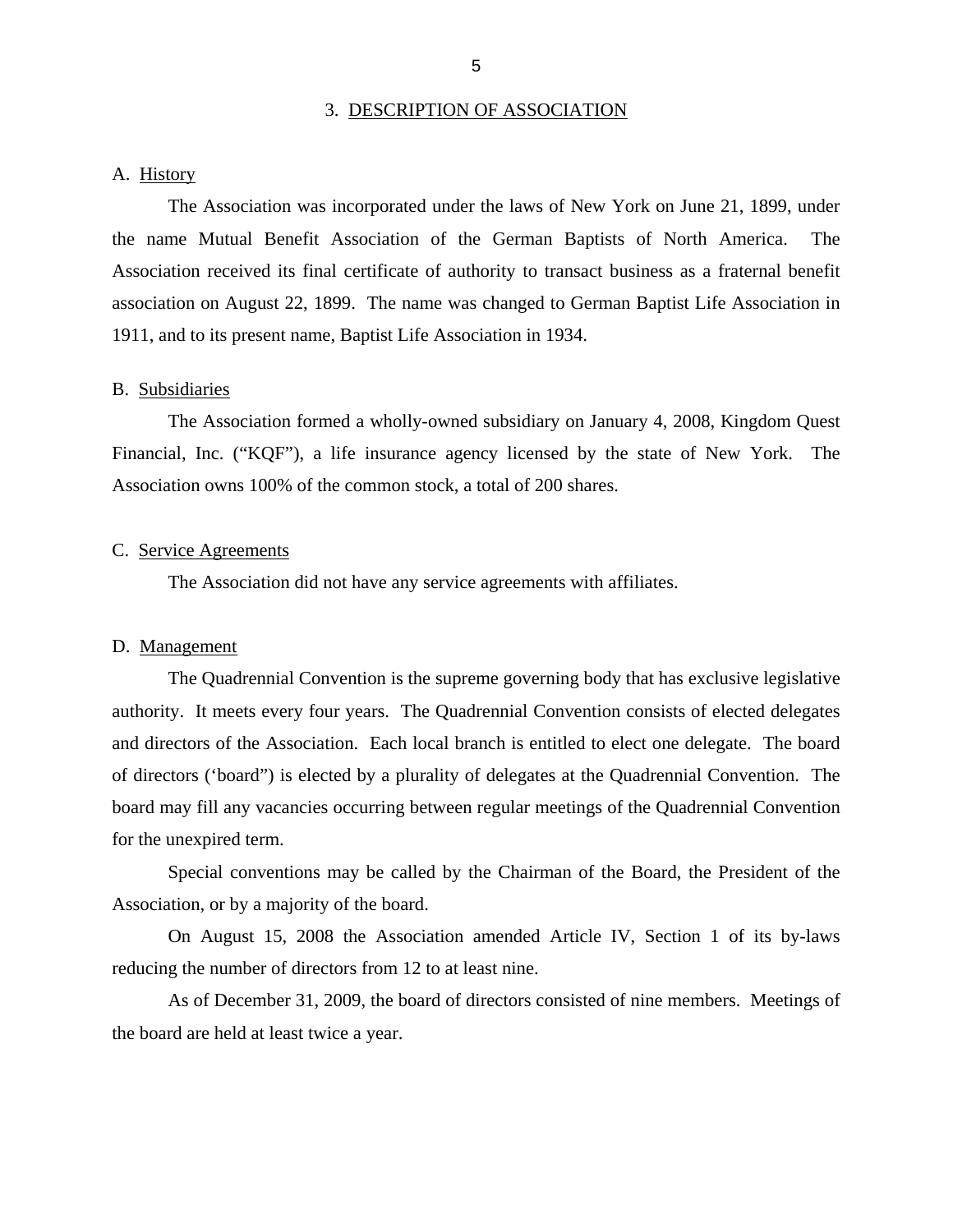The nine board members and their principal business affiliation, as of December 31, 2012, were as follows:

| Name and Residence                        | <b>Principal Business Affiliation</b>                                 | Year First<br>Elected |
|-------------------------------------------|-----------------------------------------------------------------------|-----------------------|
| Kelly J. Bullis*<br>Carson City, NV       | Owner<br>Bullis and Co. CPAs LLC                                      | 2012                  |
| Deborah R Hart*<br>Oakland, FL            | <b>Vice President Investor Relations</b><br>The Timothy Plan          | 2008                  |
| John D. Hunter*<br>East Amherst, NY       | Six Sigma Financial Champion<br>Praxair, Inc                          | 2004                  |
| Jesse J. Jerge*<br>Tonawanda, NY          | <b>Loan Operations Manager</b><br><b>Alden State Bank</b>             | 2012                  |
| Nurline A. Lawrence*<br>Williamsville, NY | <b>Head of School</b><br><b>Christian Central Academy</b>             | 2012                  |
| R. Gordon Mooney*<br>New Castle, PA       | <b>Management Consultant</b><br>Mooney, Ayres & Associates            | 1992                  |
| Richard H. Murphy*<br>East Amherst, NY    | Attorney<br>Sheffer, Murphy and White                                 | 1984                  |
| Donald D. Troyer*<br>Williamsville, NY    | Owner<br>Print King                                                   | 2012                  |
| Steven J. Woodard*<br>Lancaster, NY       | Vice President and Chief Executive Officer<br><b>Alden State Bank</b> | 1998                  |

\* Not affiliated with the Association.

The examiner's review of the minutes of the meetings of the board of directors and its committees indicated that meetings were well attended and that each director attended a majority of meetings.

The following is a listing of the principal officers of the Association as of December 31, 2012:

Name Title

Jeffery A. Armstrong President John Q. Curtin, Jr.\* Secretary and Treasurer

\* Designated consumer services officer per Section 216.4(c) of Department Regulation No. 64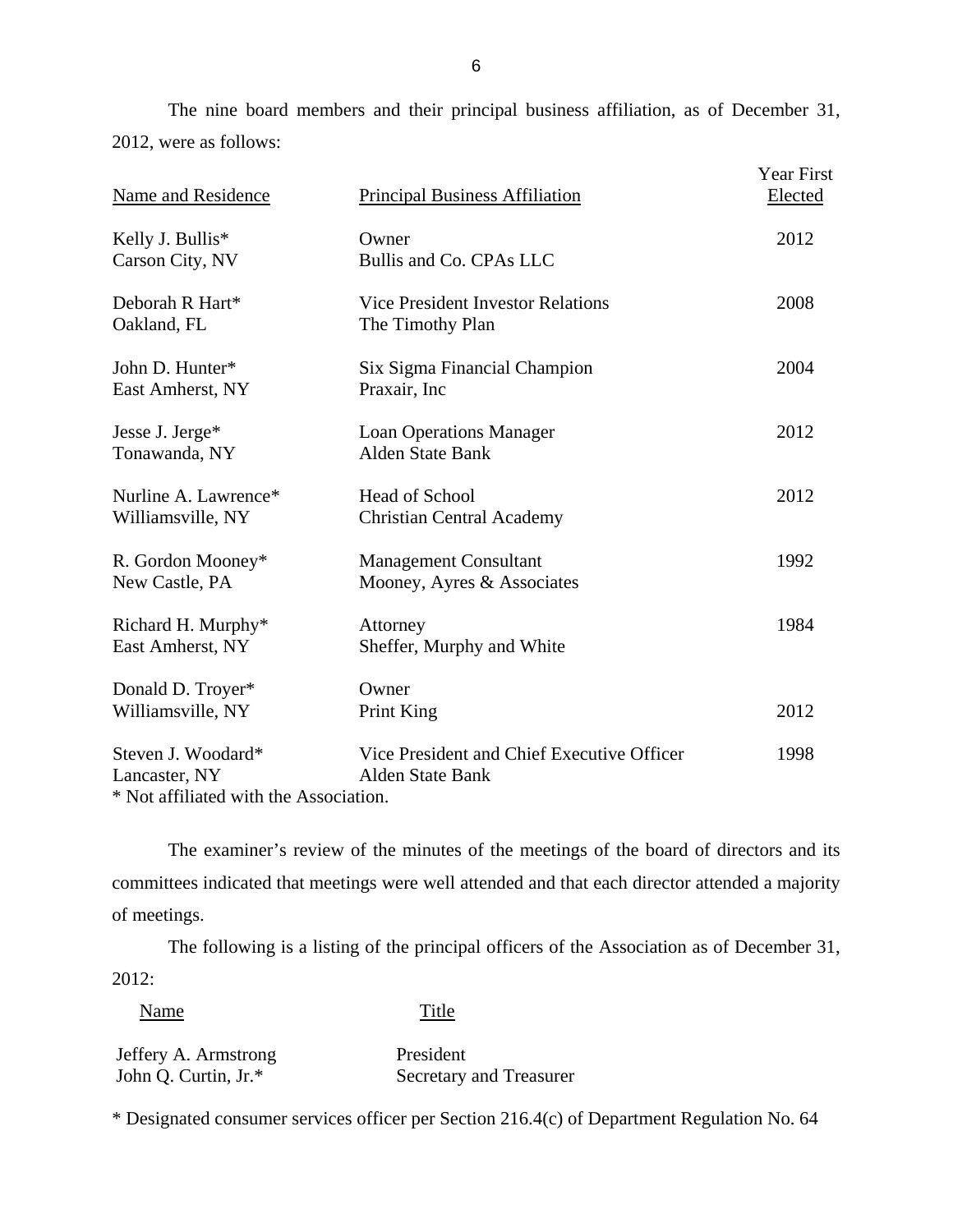#### 4. TERRITORY AND PLAN OF OPERATIONS

<span id="page-9-0"></span>The Association is authorized to write life insurance, annuities and accident and health insurance as defined in paragraphs 1, 2 and 3 of Section 1113(a) of the New York Insurance Law.

The Association is licensed to transact business in 25 states*.* In 2012, life premiums were received from New York (27.1%), Texas (13.6%), and North Carolina (11.4%) and annuity considerations were received from Pennsylvania (29%) and New York (24.9). Policies are written on a participating basis.

#### A. Statutory and Special Deposits

As of December 31, 2012, the Association had no deposits with the State of New York. Deposits, which were reported in Schedule E of the 2012 filed annual statement, were held by the States of North Carolina and South Carolina in the amounts of \$42,885 and \$14,338, respectively.

#### B. Direct Operations

The Association's insurance products include; whole life, single premium whole life, interest sensitive single premium universal life, term life, term for children and flexible premium fixed annuities. However, the Association advised the Department that it has voluntarily stopped the sale of its annuity and single premium universal life products. These actions were implemented as of September 1, 2010.

Subsequently, in June 2012, the Association informed the Department that it has suspended sales of all insurance and annuity products and that the only certificates being issued, are those required to meet the obligations of certificates already in force, such as term conversion and guaranteed insurability rider options. The Association indicated that it will consult with the Department before re-establishing sales activities.

The Association had minimal life insurance sales during the examination period as it issued 129, 83 and 25 life policies in 2010, 2011 and 2012, respectively.

The Association's agency operations are conducted on a general agency basis.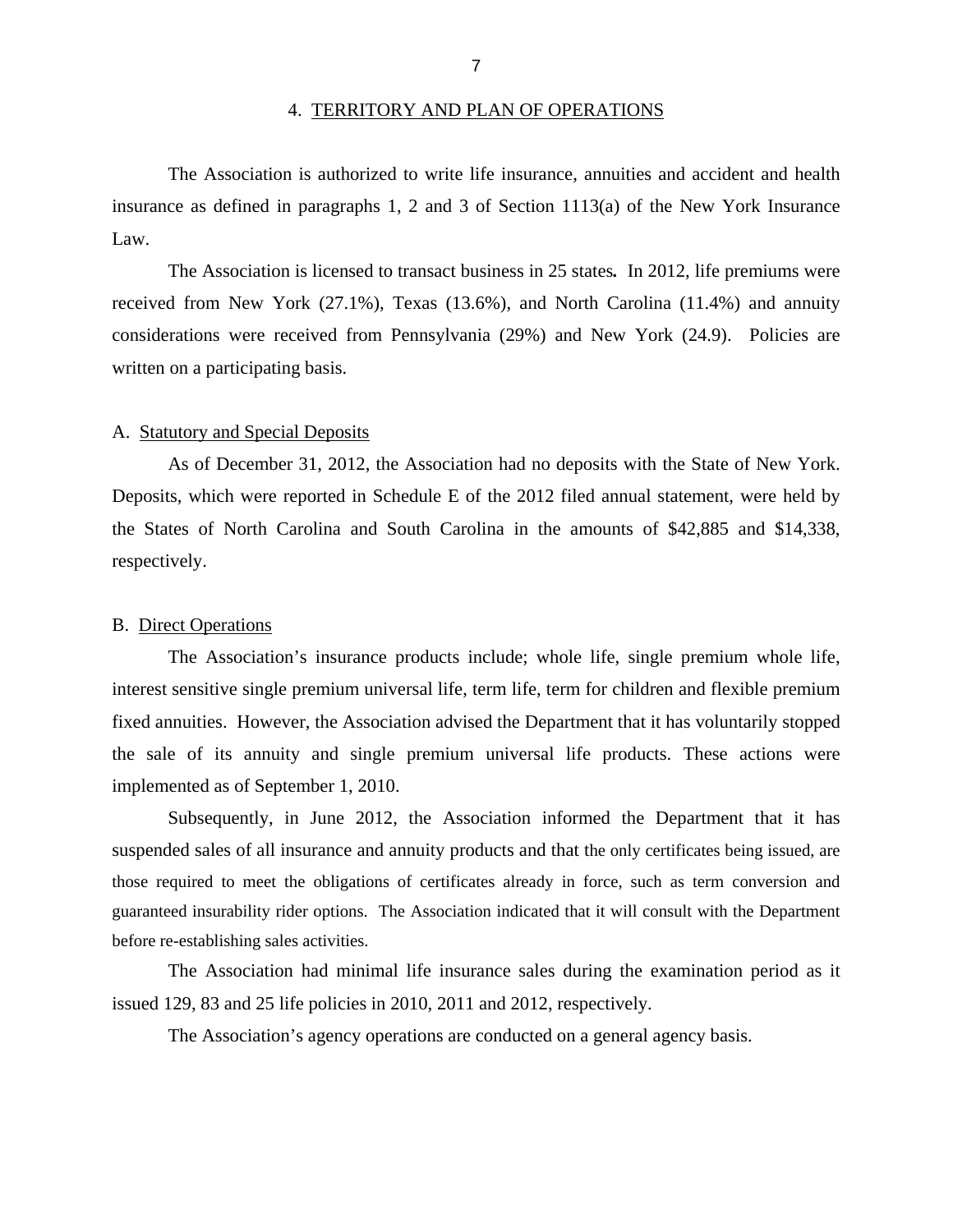#### <span id="page-10-0"></span>C. Reinsurance

As of December 31, 2012, the Association had reinsurance treaties in effect with three companies, of which two were authorized. The Association's life and accident and health policies are reinsured on a coinsurance and yearly renewable term basis. Reinsurance is provided on an automatic and facultative basis.

The maximum retention limit for individual life contracts is \$50,000. The total face amount of life insurance ceded as of December 31, 2012 was \$78,233,308, which represents 43.8% of the total face amount of life insurance in force.

The Association ceded premiums for its accident and health insurance business to one authorized reinsurer. As of December 31, 2012, the Association ceded \$2,216 of premiums under this reinsurance contract, representing 100% of the Association's accident and health insurance premiums.

Reserve credit taken for reinsurance ceded to unauthorized companies totaling \$137,225, was supported by letters of credit.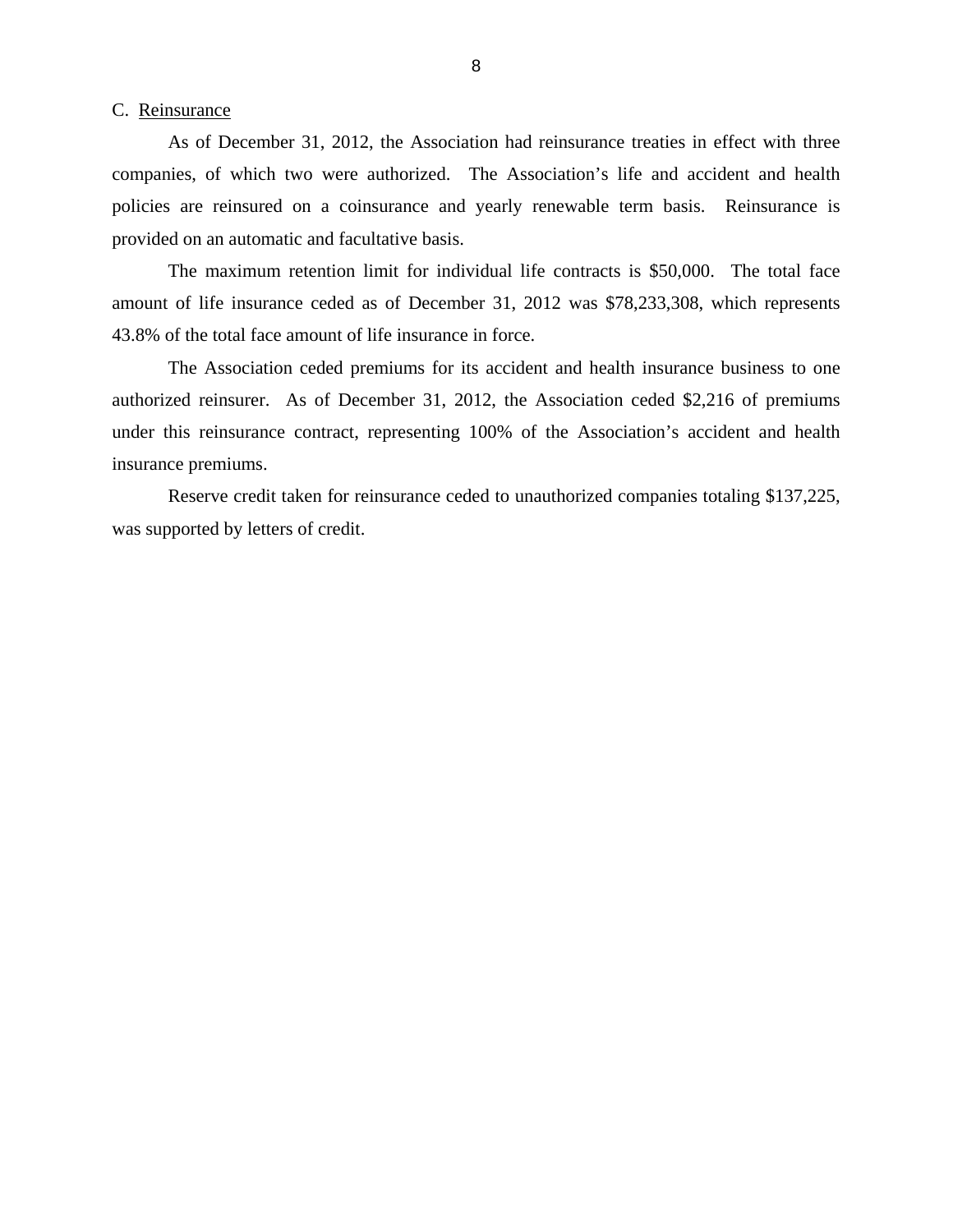Indicated below is significant information concerning the operations of the Association during the period under examination as extracted from its filed annual statements. Failure of items to add to the totals shown in any table in this report is due to rounding.

The following table indicates the Association's financial growth during the period under review:

|                                                                                                             | December 31,<br>2009               | December 31,<br>2012         | Increase<br>(Decrease)             |
|-------------------------------------------------------------------------------------------------------------|------------------------------------|------------------------------|------------------------------------|
| <b>Admitted assets</b>                                                                                      | \$26,393,173                       | \$31,324,780                 | \$4,931,607                        |
| Liabilities                                                                                                 | \$25,611,887                       | \$30,528,440                 | \$4,916,553                        |
| Contingent reserve for orphan<br><b>Benefits</b><br>Unassigned funds (surplus)<br>Total capital and surplus | 20,000<br>761,286<br>781,286<br>\$ | 20,000<br>776,340<br>796,340 | $\Omega$<br>15,054<br>15,054<br>\$ |
| Total liabilities, capital and surplus                                                                      | \$26,393,173                       | \$31,324,780                 | \$4,931,607                        |

The Association's invested assets as of December 31, 2012, were mainly comprised of bonds (95.8%).

The majority (99.1%) of the Association's bond portfolio, as of December 31, 2012, was comprised of investment grade obligations.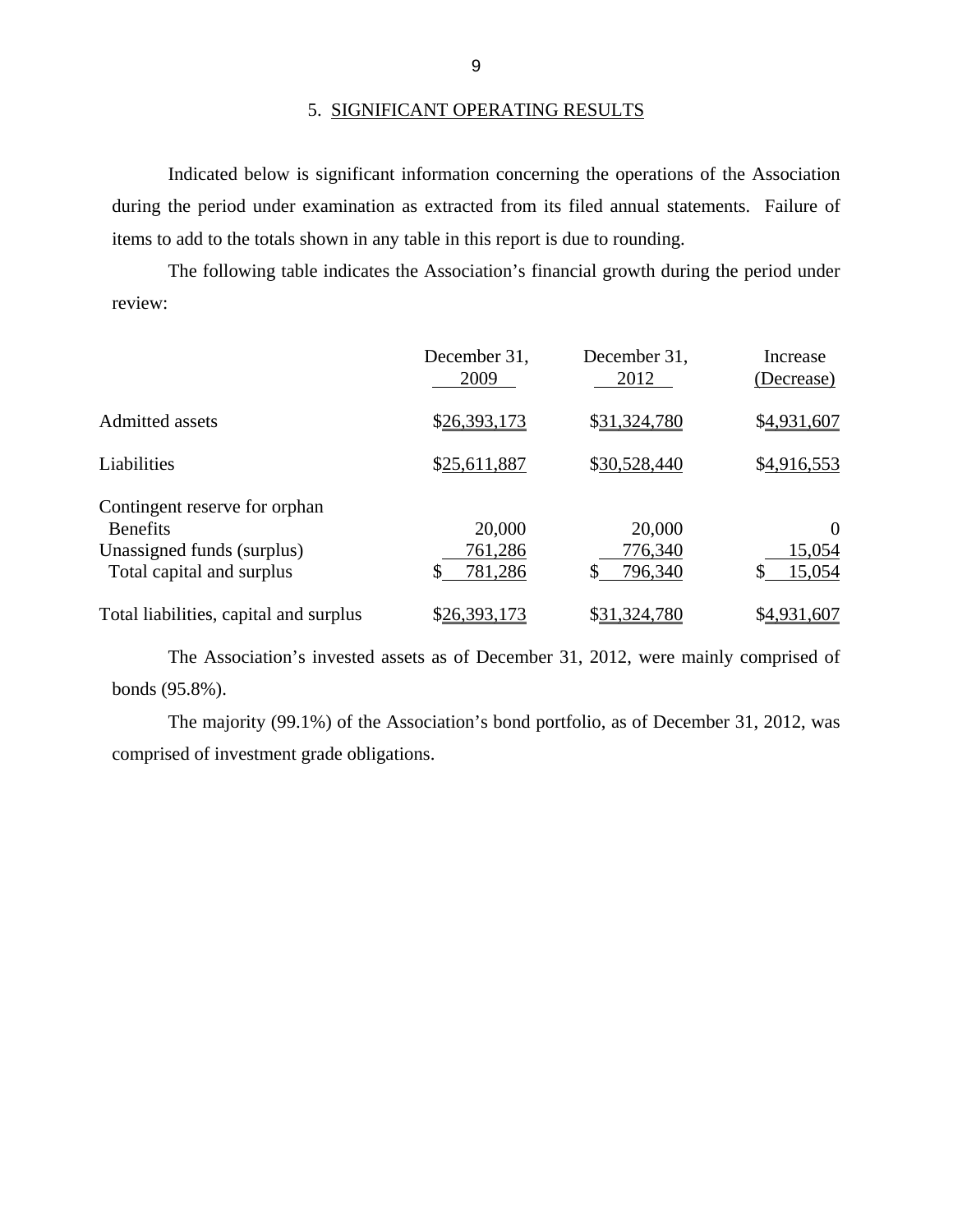The following is the net gain (loss) from operations by line of business after refunds to members but before realized capital gains (losses) reported for each of the years under examination in the Association's filed annual statements:

|                           | 2010         | 2011                     | 2012        |
|---------------------------|--------------|--------------------------|-------------|
| Ordinary:                 |              |                          |             |
| Life insurance            | \$(108,654)  | \$<br>94,250             | \$153,398   |
| Individual annuities      | 131,149      | 154,436                  | 265,029     |
| Supplementary contracts   | (44,086)     | (48,959)                 | 806         |
| Total ordinary            | \$ (21,591)  | \$199,727                | \$419,233   |
| Accident and health:      |              |                          |             |
| Other                     | \$<br>(61)   | \$<br>(126)              | \$<br>(213) |
| Total accident and health | \$<br>(61)   | (126)<br>\$.             | \$<br>(213) |
| Fraternal                 | \$(137,827)  | \$(126,031)              | \$(138,525) |
| Total                     | \$(159, 479) | 73,570<br>$\mathbb{S}^-$ | \$280,495   |

The net loss in ordinary life insurance in 2010 was mainly due to higher than normal net death benefits paid, as well as the change in accounting treatment of "deferred and uncollected premiums" to meet Department requirements regarding reinsurance credits.

The increases in net gain for both ordinary life insurance and ordinary individual annuities in 2012 was a direct result of an increase in investment income from the previous year coupled with lower operating expenses.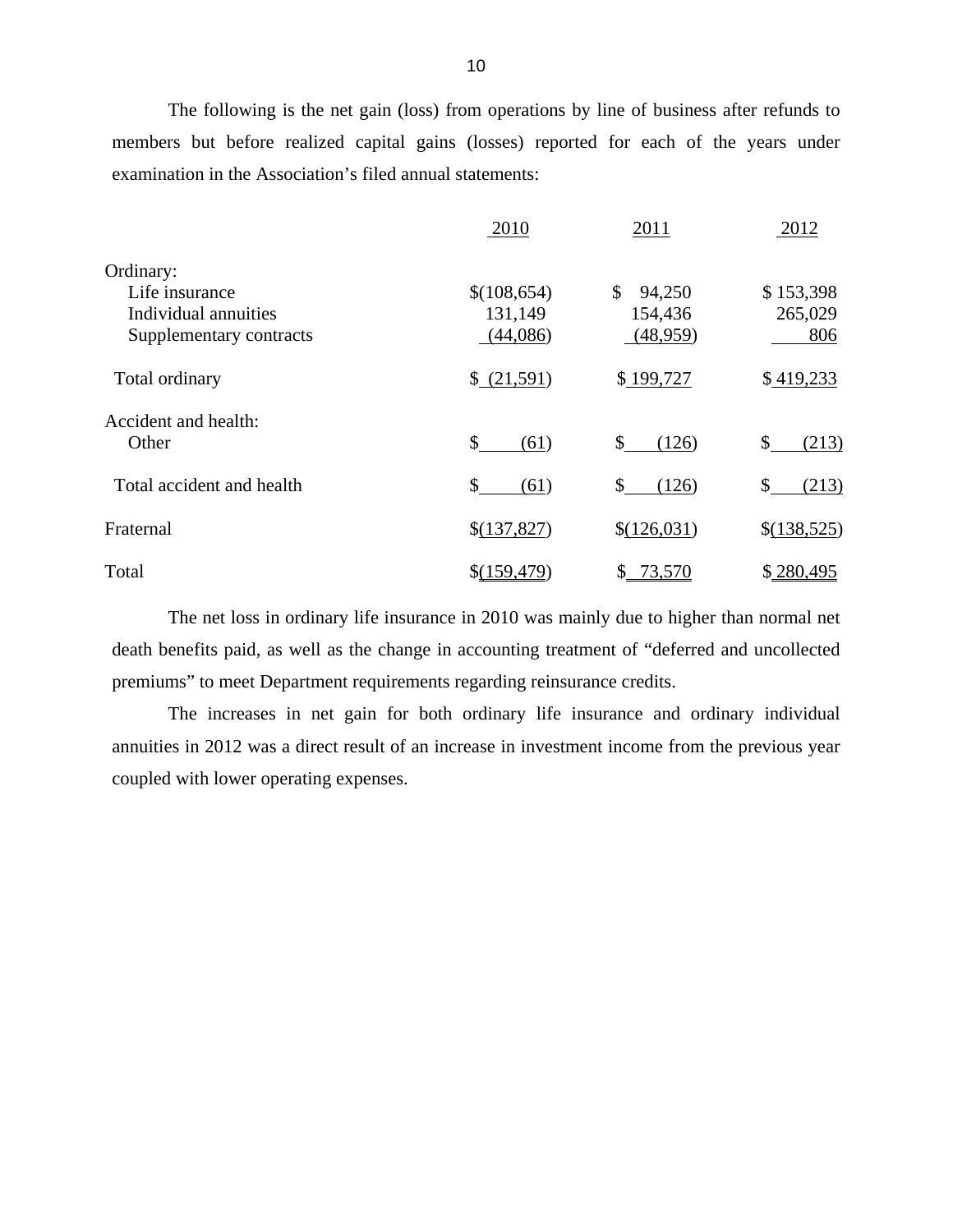#### 6. FINANCIAL STATEMENTS

<span id="page-13-0"></span>The following statements show the assets, liabilities, capital and surplus as of December 31, 2012, as contained in the Association's 2012 filed annual statement, a condensed summary of operations and a reconciliation of the capital and surplus account for each of the years under review. The examiner's review of a sample of transactions did not reveal any differences which materially affected the Association's financial condition as presented in its financial statements contained in the December 31, 2012 filed annual statement.

#### A. Independent Accountants

The firm of Amato, Fox and Company, PC was retained by the Association to audit the Association's combined statutory basis statements of financial position as of December  $31<sup>st</sup>$  of each year in the examination period, and the related statutory-basis statements of operations, capital and surplus, and cash flows for the year then ended.

Amato, Fox and Company, PC concluded that the statutory financial statements presented fairly, in all material respects, the financial position of the Association at the respective audit dates. Balances reported in these audited financial statements were reconciled to the corresponding years' annual statements with no discrepancies noted.

#### B. Net Admitted Assets

| <b>Bonds</b>                                                    | \$29,275,823 |
|-----------------------------------------------------------------|--------------|
| Stocks:                                                         |              |
| Common stocks                                                   | 63,463       |
| Cash, cash equivalents and short term investments               | 452,399      |
| Contract loans                                                  | 778,354      |
| Investment income due and accrued                               | 453,030      |
| Premiums and considerations:                                    |              |
| Deferred premiums, agents' balances and installments booked but |              |
| deferred and not yet due                                        | 124,901      |
| Reinsurance:                                                    |              |
| Amounts recoverable from reinsurers                             | 500          |
| Electronic data processing equipment and software               | 14,280       |
| Receivables from parent, subsidiaries and affiliates            | 157,030      |
| Security deposit                                                | 5,000        |
| Total admitted assets                                           |              |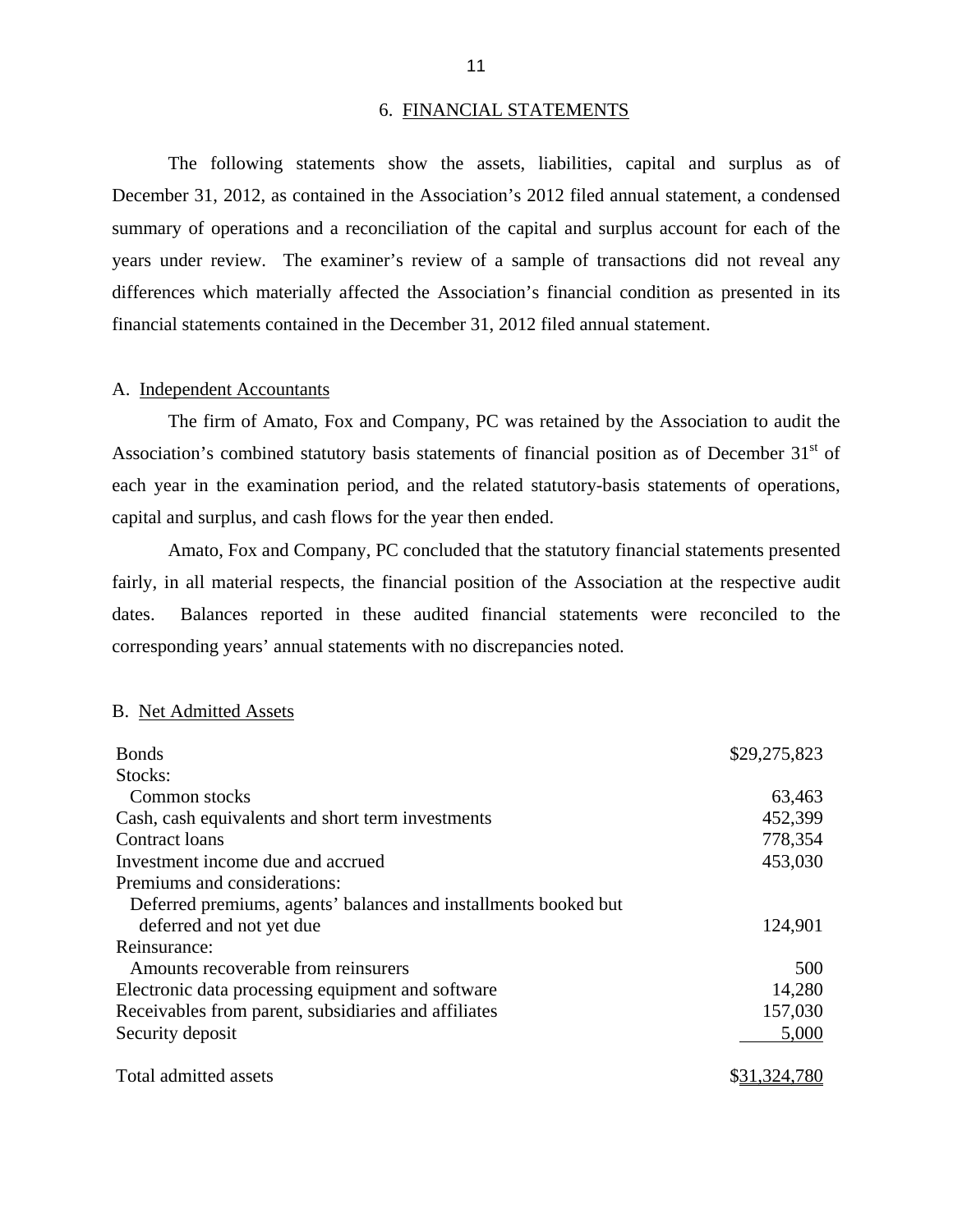Section 1301(a)(13)(A) of the New York Insurance Law states, in part:

"Electronic data processing apparatus and related equipment constituting a data processing, record keeping, or accounting system and operating system software, provided that such assets shall be deemed admitted . . . provided that electronic data processing apparatus and related equipment and operating system software shall be amortized over the lesser of its useful life or three years. Nonoperating system software shall be nonadmitted and depreciated over the lesser of its useful life or five years."

The Association reported an admitted asset in the amount of \$14,280 for its electronic data processing ("EDP") equipment on its December 31, 2012 annual statement. The Association used a 10 year straight-line depreciation method to amortize their EDP equipment.

The Association violated Section  $1301(a)(13)(A)$  of the New York Insurance Law by failing to amortize EDP equipment over the lesser of its useful life or three years.

The examiner recommends that the Association immediately write-off the amount of admitted asset for EDP equipment which is beyond the depreciation period. In the future, the Association is required to follow the depreciation methods cited in Section 1301(a)(13)(A) of the New York Insurance Law for any purchase of EDP equipment.

Section 1302(b) of the New York Insurance Law states the following:

"All non-admitted assets and all other assets of doubtful value or character included as ledger or non-ledger assets in any statement by an insurer to the superintendent, or in any examiner's report to him, shall also be reported, to the extent of the value disallowed, as deductions from the gross assets of such insurer except where the superintendent permits a reserve to be carried among the liabilities of such insurer in lieu of any such deduction."

A review of the asset "Receivable from Subsidiary" revealed that the Association listed a receivable due from its subsidiary KQF in the amount of \$157,030. The Association paid expenses that were incurred by KQF and recorded these paid expenses as a receivable from subsidiary in the years 2008 through 2012. Discussions held with the Association determined that the receivable would not be collectible.

The Association violated Section 1302(b) of the New York Insurance Law by including a doubtful receivable in the amount of \$157,030 as an admitted asset.

The examiner recommends that the Association write-off the entire receivable due from its affiliate KQF and refrain from accruing receivables from any affiliate when the affiliate cannot generate income to cover its expenses.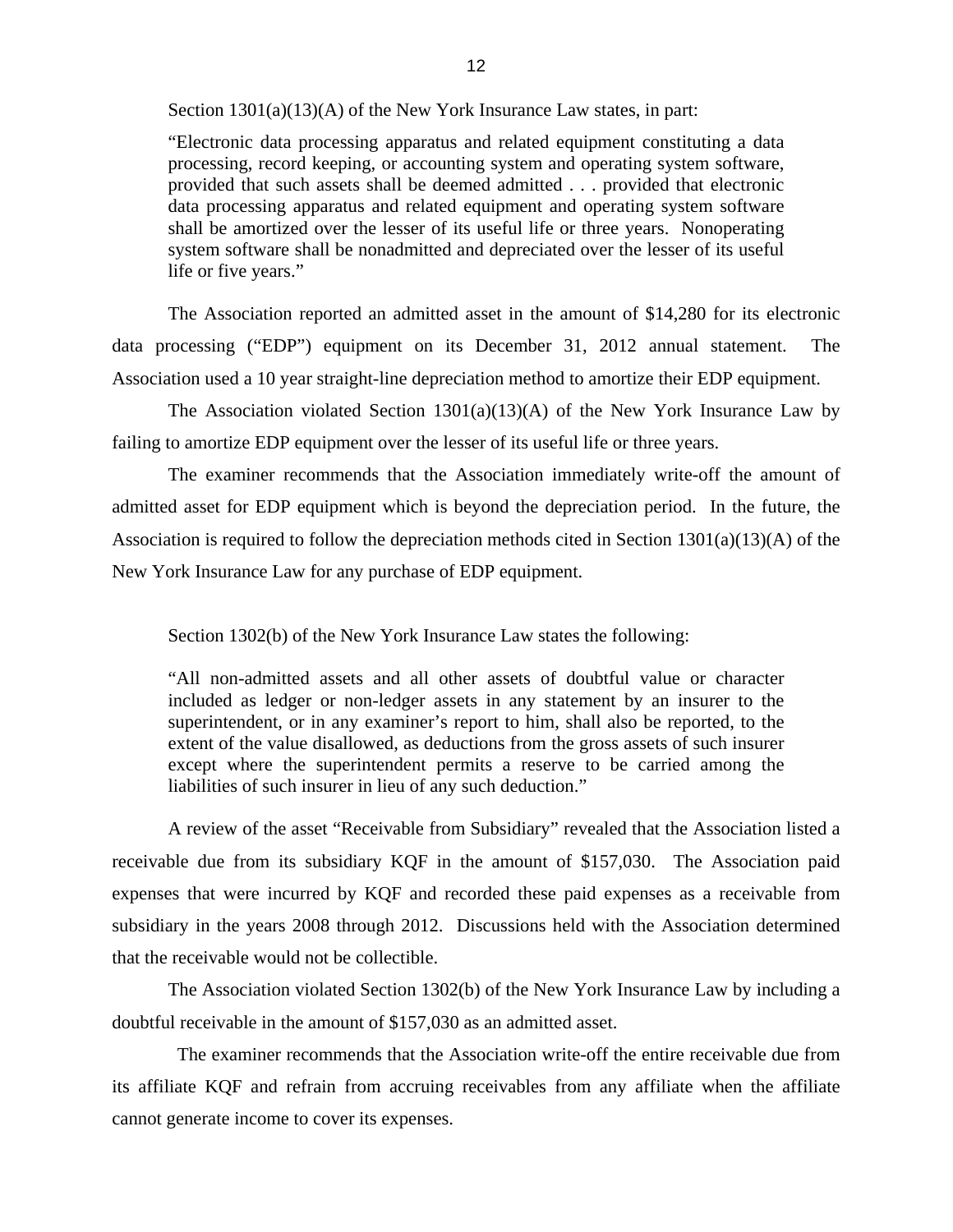# C. Liabilities and Surplus

| Aggregate reserve for life policies and contracts                       | \$29,764,094 |
|-------------------------------------------------------------------------|--------------|
| Liability for deposit-type contracts                                    | 306,142      |
| Contract claims:                                                        |              |
| Life                                                                    | 131,303      |
| Premiums and annuity considerations for life and accident and health    |              |
| contracts received in advance                                           | 15,617       |
| Contract liabilities not included elsewhere:                            |              |
| Interest maintenance reserve                                            | 142,050      |
| Commissions to fieldworkers due or accrued                              | 311          |
| General expenses due or accrued                                         | 25,868       |
| Taxes, licenses and fees due or accrued, excluding federal income taxes | 20,602       |
| Remittances and items not allocated                                     | 5            |
| Miscellaneous liabilities:                                              |              |
| Asset valuation reserve                                                 | 86,017       |
| Unclaimed benefits                                                      | 31,728       |
| Benevolent fund                                                         | 4,703        |
|                                                                         |              |
| <b>Total liabilities</b>                                                | \$30,528,440 |
|                                                                         |              |
| Contingent reserve for orphan benefits                                  | \$20,000     |
| Unassigned funds (surplus)                                              | 776,340      |
|                                                                         |              |
| Total surplus and other funds                                           | 796,340      |
|                                                                         |              |
| Total liabilities and surplus                                           | \$31,324,780 |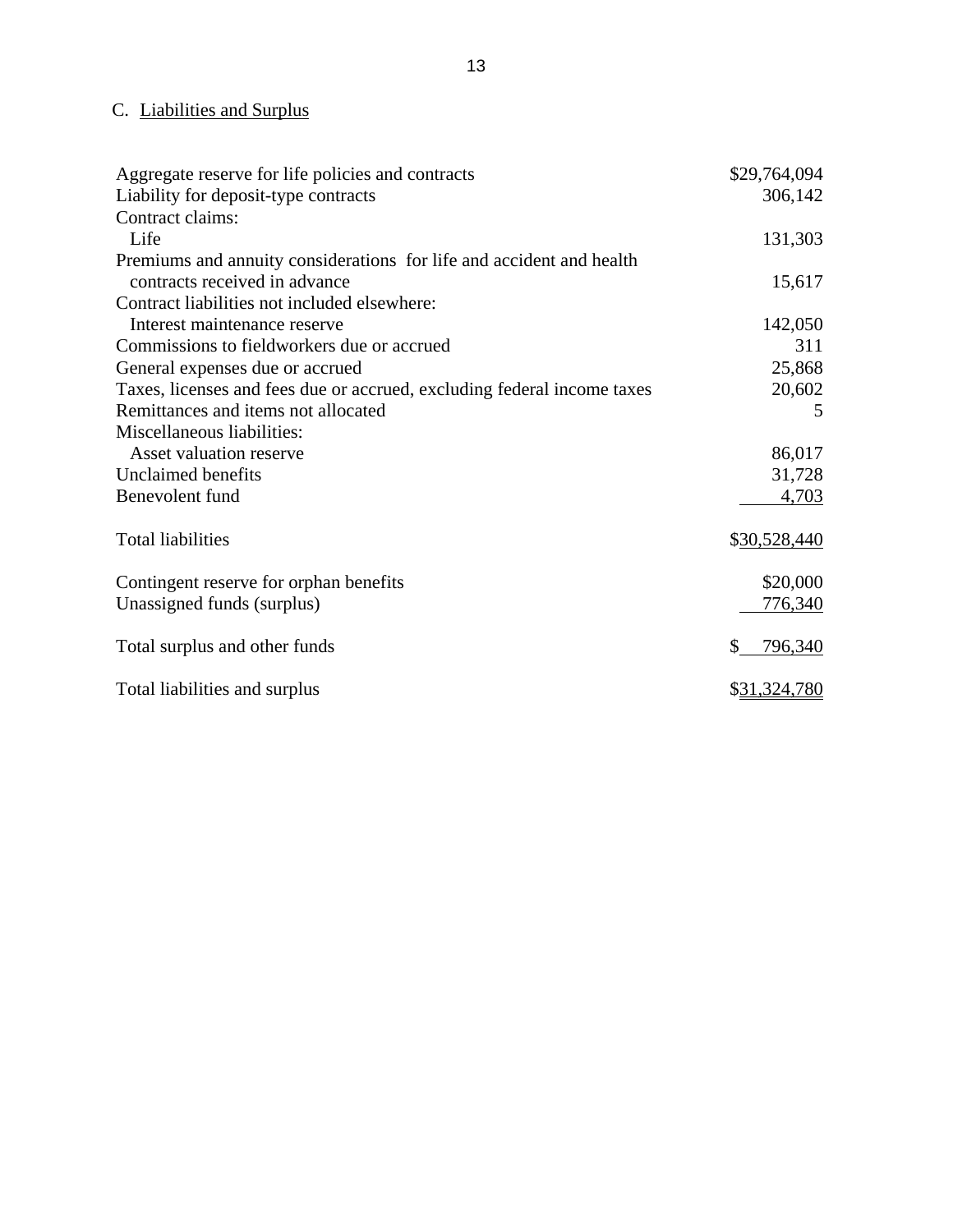# <span id="page-16-0"></span>D. Condensed Summary of Operations

|                                                             | 2010                     | 2011                     | 2012                     |
|-------------------------------------------------------------|--------------------------|--------------------------|--------------------------|
| Premiums and considerations<br>Investment income            | \$7,084,992<br>1,616,923 | \$1,292,853<br>1,694,772 | \$1,164,582<br>1,842,171 |
| Commissions and reserve adjustments<br>On reinsurance ceded | 414                      | 342                      | 288                      |
| Miscellaneous income                                        | 836                      | 15,881                   | 392                      |
|                                                             |                          |                          |                          |
| Total income                                                | \$8,703,165              | \$3,003,848              | \$3,007,433              |
| Benefit payments                                            | \$2,175,674              | \$2,226,002              | \$2,714,314              |
| Increase in reserves                                        | 5,490,538                | (118,777)                | (730, 183)               |
| Commissions                                                 | 361,625                  | 36,268                   | 19,376                   |
| General expenses and taxes                                  | 841,865                  | 793,391                  | 731,557                  |
| Increase in loading on deferred and                         |                          |                          |                          |
| uncollected premium                                         | (7,058)                  | (6,606)                  | (8,152)                  |
| <b>Total deductions</b>                                     | \$8,862,644              | \$2,930,278              | \$2,726,938              |
| Net gain (loss) from operations                             |                          |                          |                          |
| before net realized capital gains                           | \$(159, 479)             | \$<br>73,750             | 280,495<br>\$            |
| Net realized capital gains (losses)                         | (10, 115)                | (78, 752)                | 486                      |
| Net income                                                  | $$$ (169,594)            | (5,182)<br>\$            | \$ 280,981               |
| <b>Surplus Account</b><br>Е.                                |                          |                          |                          |
|                                                             | 2010                     | 2011                     | 2012                     |
| Surplus,<br>December 31, prior year                         | \$781,286                | \$507,552                | \$509,575                |
| Net income<br>Change in net unrealized capital              | \$(169,594)              | \$(5,182)                | \$280,981                |
| gains (losses)                                              | 20,146                   | (43, 551)                | 14,801                   |
| Change in non-admitted assets                               |                          |                          |                          |
| and related items                                           | (2,210)                  | 1,146                    | 330                      |
| Change in asset valuation reserve                           | (61, 139)                | 49,610                   | (9, 347)                 |
| Valuation correction                                        | (60, 937)                |                          |                          |
| Net change in surplus for the year                          | \$(273,734)              | \$ 2,023                 | \$286,765                |
| Surplus, December 31, current year                          | \$507,552                | \$509,575                | \$796,340                |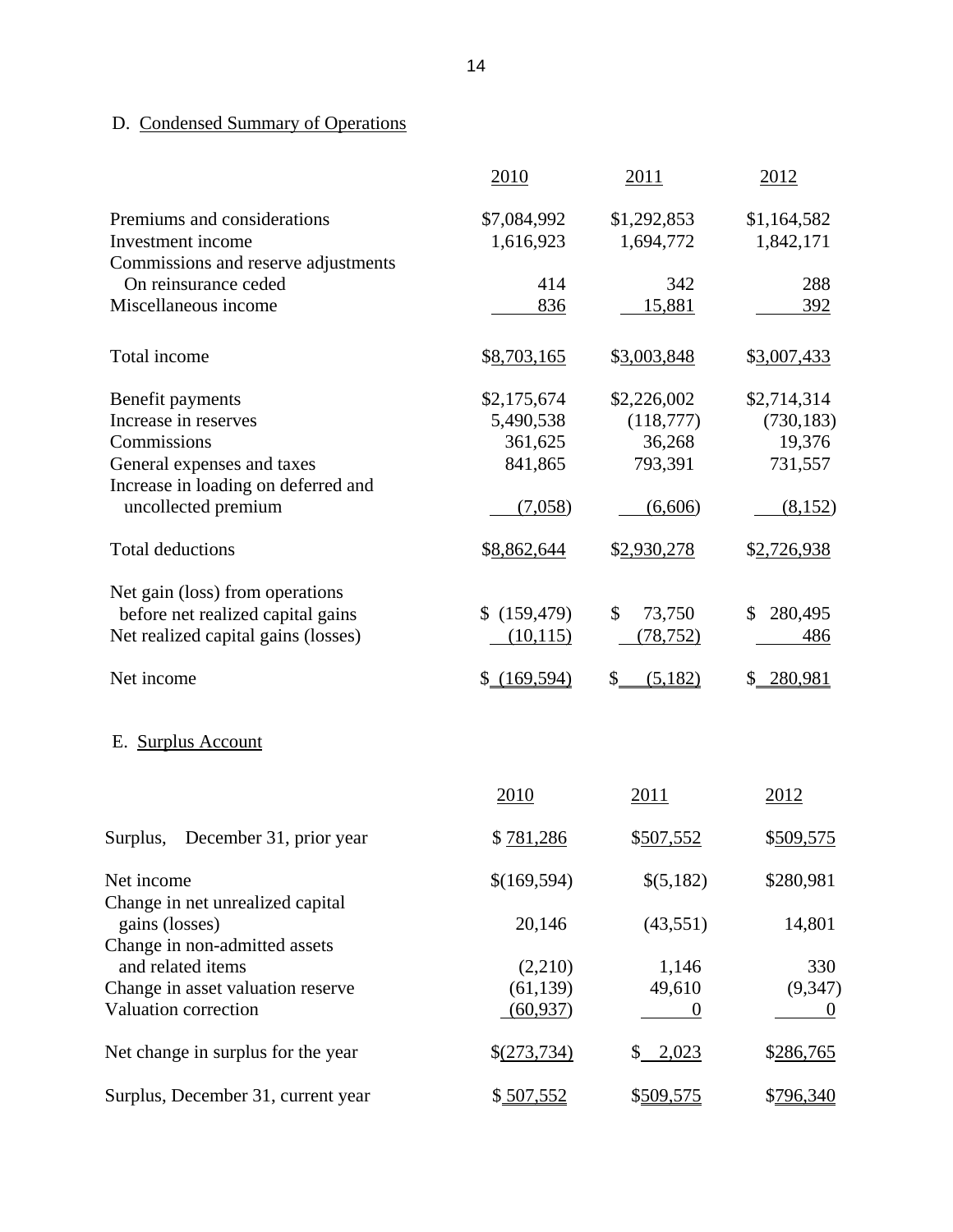#### <span id="page-17-0"></span>F. Reserves

The Department conducted a review of reserves as of December 31, 2012. During this reserve review, the Department found that greater conservatism is needed in the assumptions and methodology used for asset adequacy analysis. The greater conservatism is needed to be consistent with the Department's industry guidance relating to Regulation No. 126. In light of these ongoing adequacy concerns, certificates of reserve valuation for December 31, 2012 and prior years will continue to be held in abeyance until the Department is able to find sufficient conservatism has been incorporated into asset adequacy analysis. The Department will continue to monitor the Association's reserves and work with the Association to help ensure that its reserves will be sufficient to meet anticipated policyholder obligations and related expenses. A similar comment appeared in the prior report on examination.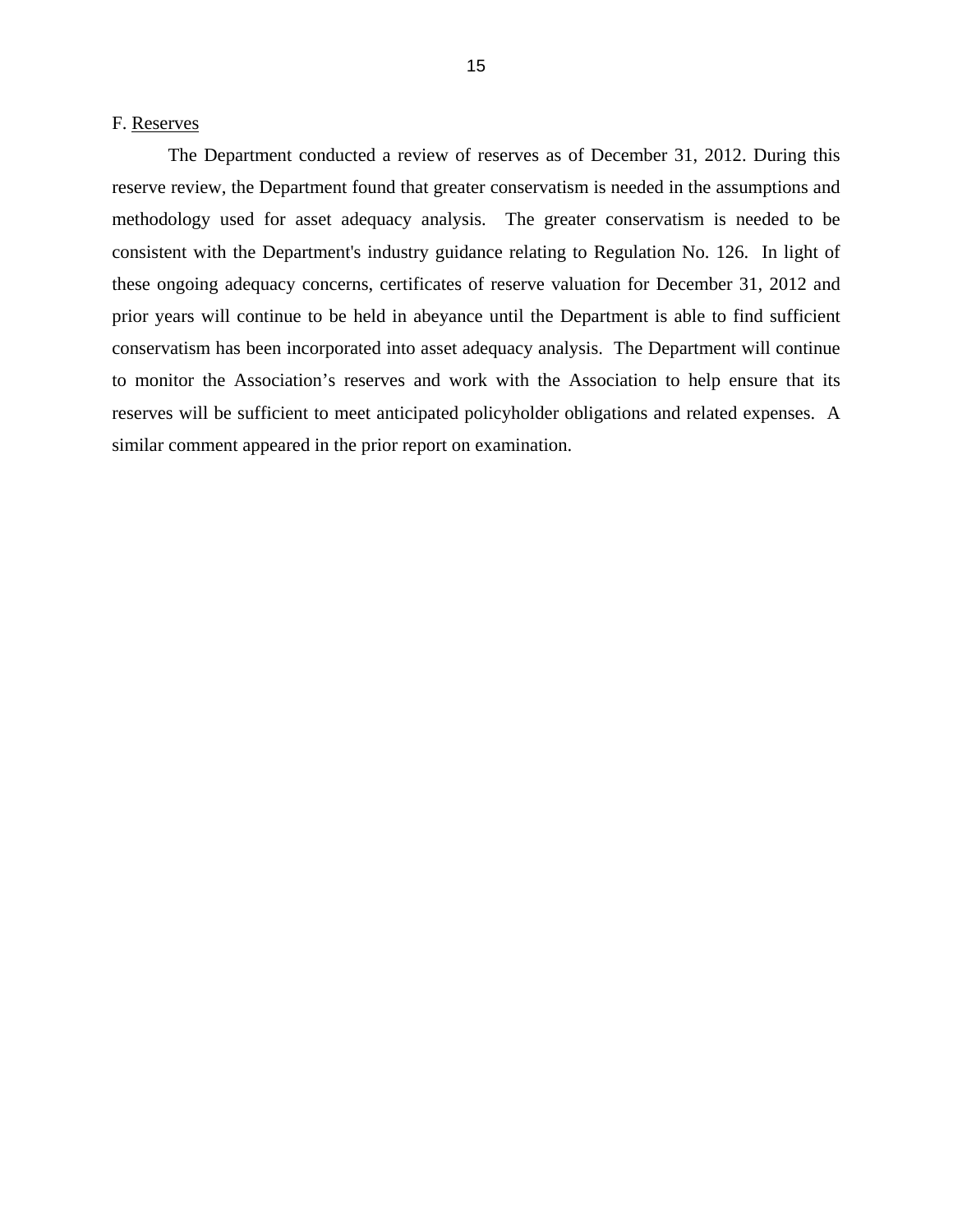#### 7. MARKET CONDUCT ACTIVITIES

<span id="page-18-0"></span>The examiner reviewed various elements of the Association's market conduct activities affecting policyholders, claimants, and beneficiaries to determine compliance with applicable statutes and regulations and the operating rules of the Association.

#### A. Advertising and Sales Activities

activities of the agency force including trade practices and solicitation of insurance policies.<br>Based upon the sample reviewed, no significant findings were noted. The examiner reviewed a sample of the Association's advertising files and the sales

#### B. Underwriting and Policy Forms

The examiner reviewed a sample of new underwriting files, both issued and declined, and the applicable policy forms.

Based upon the sample reviewed, no significant findings were noted.

#### C. Treatment of Policyholders

The examiner reviewed a sample of various types of claims, surrenders, changes and lapses. The examiner also reviewed the various controls involved, checked the accuracy of the computations and traced the accounting data to the books of account.

Based upon the sample reviewed, no significant findings were noted.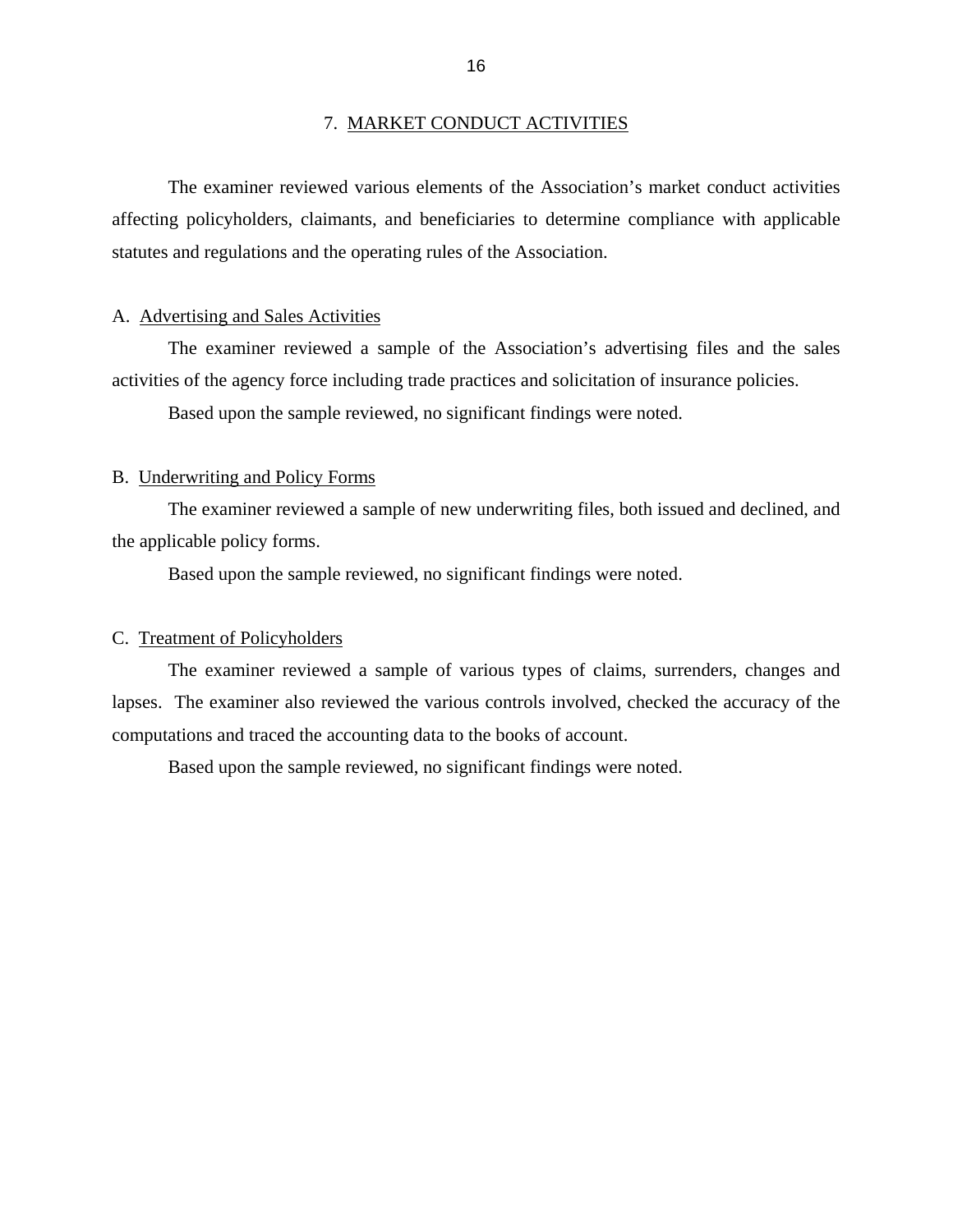Following are the violation, recommendation and comments contained in the prior report on examination and the subsequent actions taken by the Association in response to each citation:

Item Description

A The examiner recommends that the Association maintain the minutes of the Examining Committee as stated in the Charter.

> The examination revealed that the Association now maintains the minutes of the Examining Committee as stated in their Charter.

B The Association has voluntarily stopped the sale of its annuity and single premium universal life products. These actions were implemented as of September 1, 2010 and will remain in effect until further notice.

> The examination revealed that the Association has not issued annuity and single premium universal life products since September 1, 2010.

C The Department conducted a review of reserves as of December 31, 2009. During the review, the Department found that greater conservatism may be needed in the assumptions and methodology used for asset adequacy analysis pursuant to Department Regulation No. 126. To ensure reserves are adequate on a current basis, the Department is conducting a further review of the asset adequacy analysis supporting December 31, 2010 reserves. This review may lead to revised assumptions and methodology. Accordingly, the certificates of reserve valuation for December 31, 2010 and prior years are being held in abeyance until the Department completes this further review and analysis and is able to determine that the necessary conservatism has been incorporated into the asset adequacy analysis. This follow-up reserve review will be completed subsequent to the examination.

> The examination revealed that greater conservatism continues to be needed in the assumptions and methodology used for asset adequacy analysis pursuant to Department Regulation No. 126. (See item 6F of this report)

D The Association violated Section 86.4 of Department Regulation No. 95 by using claim forms that were not in the form and placement as required by Section 86.4 of Department Regulation No. 95 and, by not submitting the Fraud Warning Statement to the Insurance Frauds Bureau for prior approval as required.

> The examination revealed that the Association is using claim forms that comply with Section 86.4 of Department Regulation No. 95.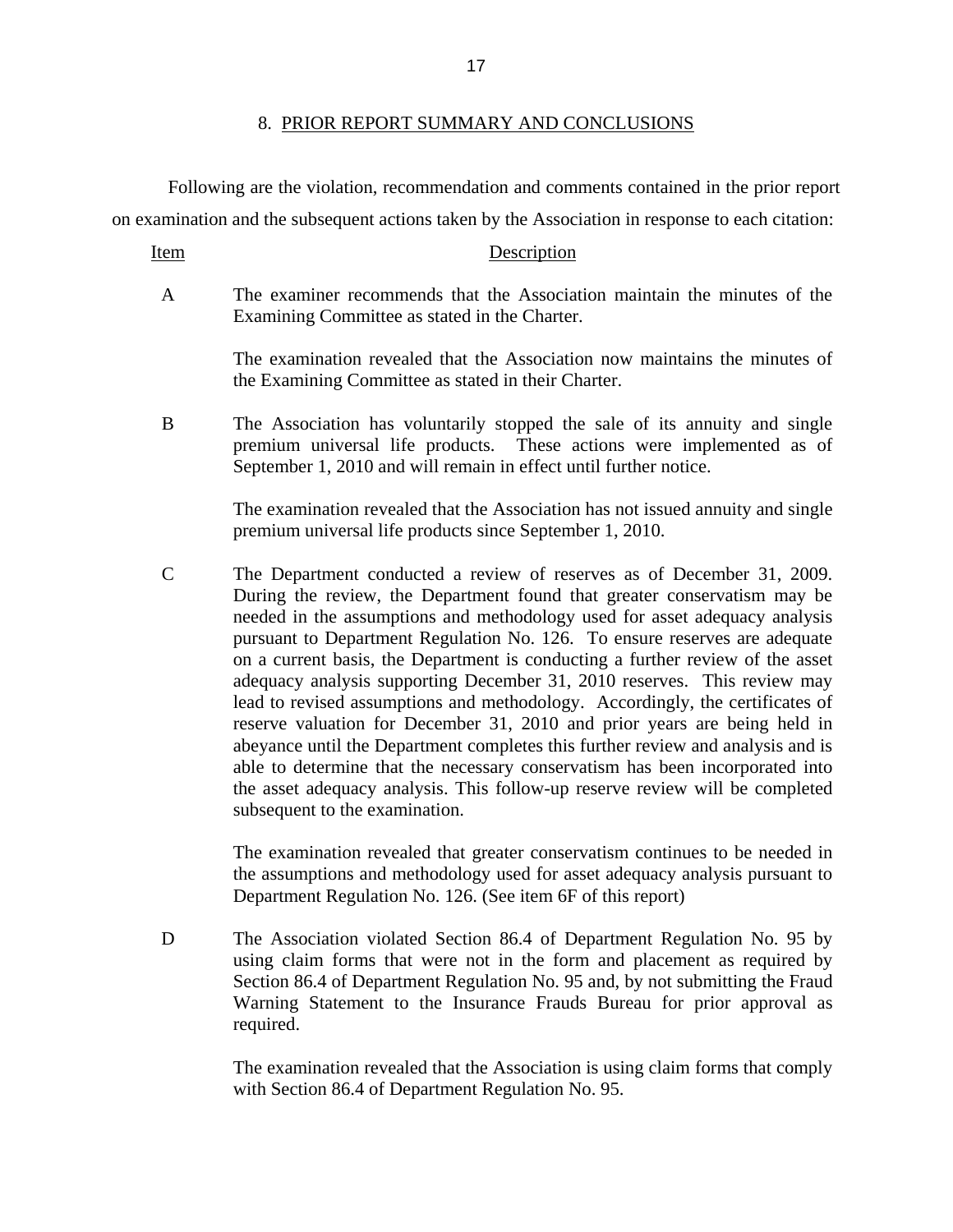#### 9. SUMMARY AND CONCLUSIONS

<span id="page-20-0"></span>Following are the violations, recommendation and comments contained in this report:

#### Item Description Description Page No(s).

- A The Association has voluntarily stopped the sale of its annuity and 7 single premium universal life products. These actions were implemented as of September 1, 2010. Subsequently, in June 2012, the Association informed the Department that it has suspended sales of all insurance and annuity products and that the only certificates being issued, are those required to meet the obligations of certificates already in force, such as term conversion and guaranteed insurability rider options. The Association indicated that it will consult with the Department before re-establishing sales activities.
- B The Association violated Section 1301(a)(13)(A) of the New York 12 Insurance Law by failing to amortize EDP equipment over the lesser of its useful life or three years.
- C The examiner recommends that the Association immediately write-off 12 the amount of admitted asset for EDP equipment which is beyond the lesser of its useful life or three years. In the future, the Association is required to follow the depreciation methods cited in Section  $1301(a)(13)(A)$  of the New York Insurance Law for any purchase of EDP equipment.
- D The Association violated Section 1302(b) of the New York Insurance 12 Law by including a doubtful receivable in the amount of \$157,030 as an admitted asset.
- E The examiner recommends that the Association write-off the entire 13 receivable due from its affiliate KQF and refrain from accruing receivables from any affiliate when the affiliate cannot generate income to cover its expenses.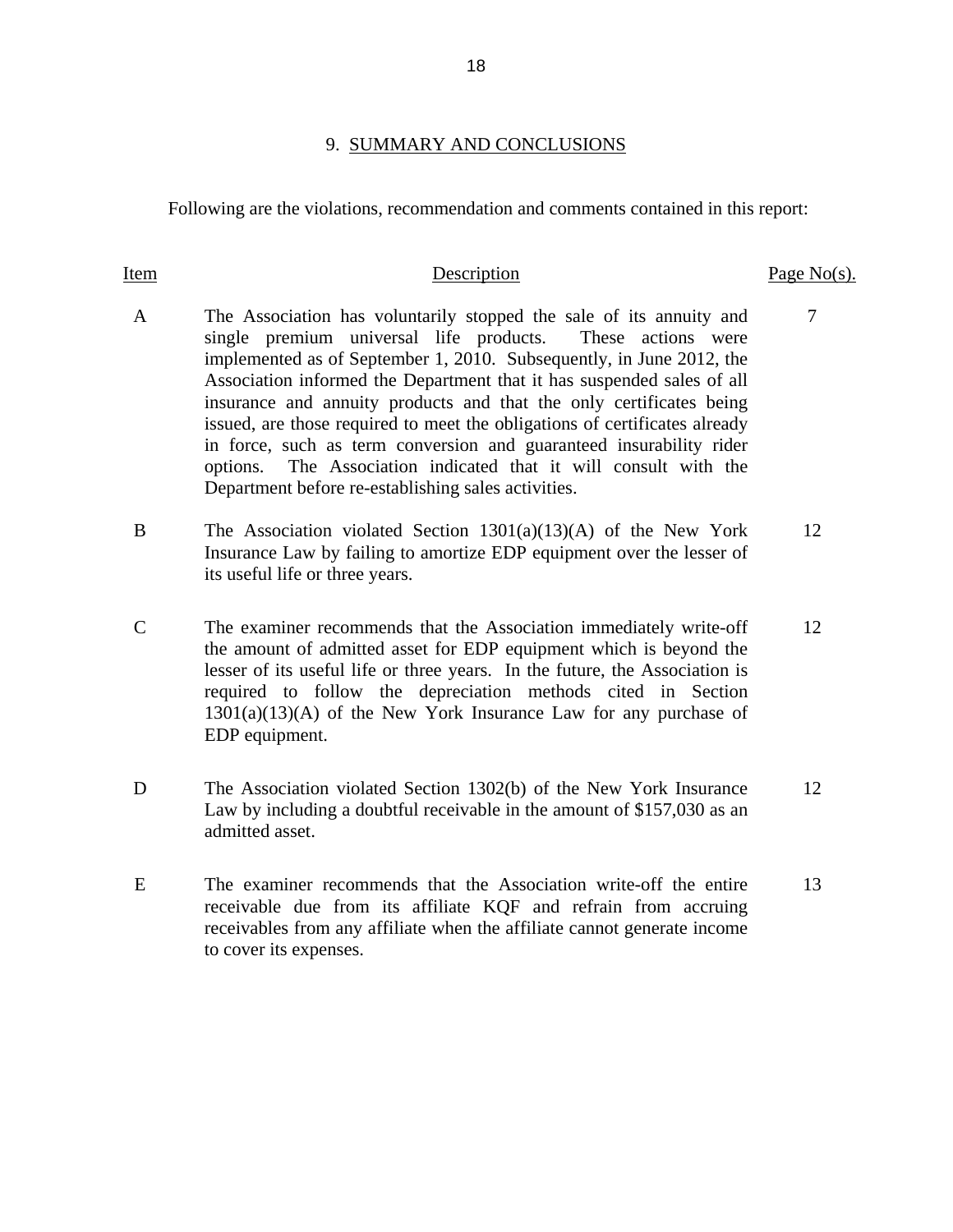### Item Description

19

F The Department conducted a review of reserves as of December 31, 2012. During this reserve review, the Department found that greater conservatism is needed in the assumptions and methodology used for asset adequacy analysis. The greater conservatism is needed to be consistent with the Department's industry guidance relating to Regulation No. 126. In light of these ongoing adequacy concerns, certificates of reserve valuation for December 31, 2012 and prior years will continue to be held in abeyance until the Department is able to find sufficient conservatism has been incorporated into asset adequacy analysis. The Department will continue to monitor the Association's reserves and work with the Association to help ensure that its reserves will be sufficient to meet anticipated policyholder obligations and related expenses. A similar comment appeared in the prior report on examination.

15